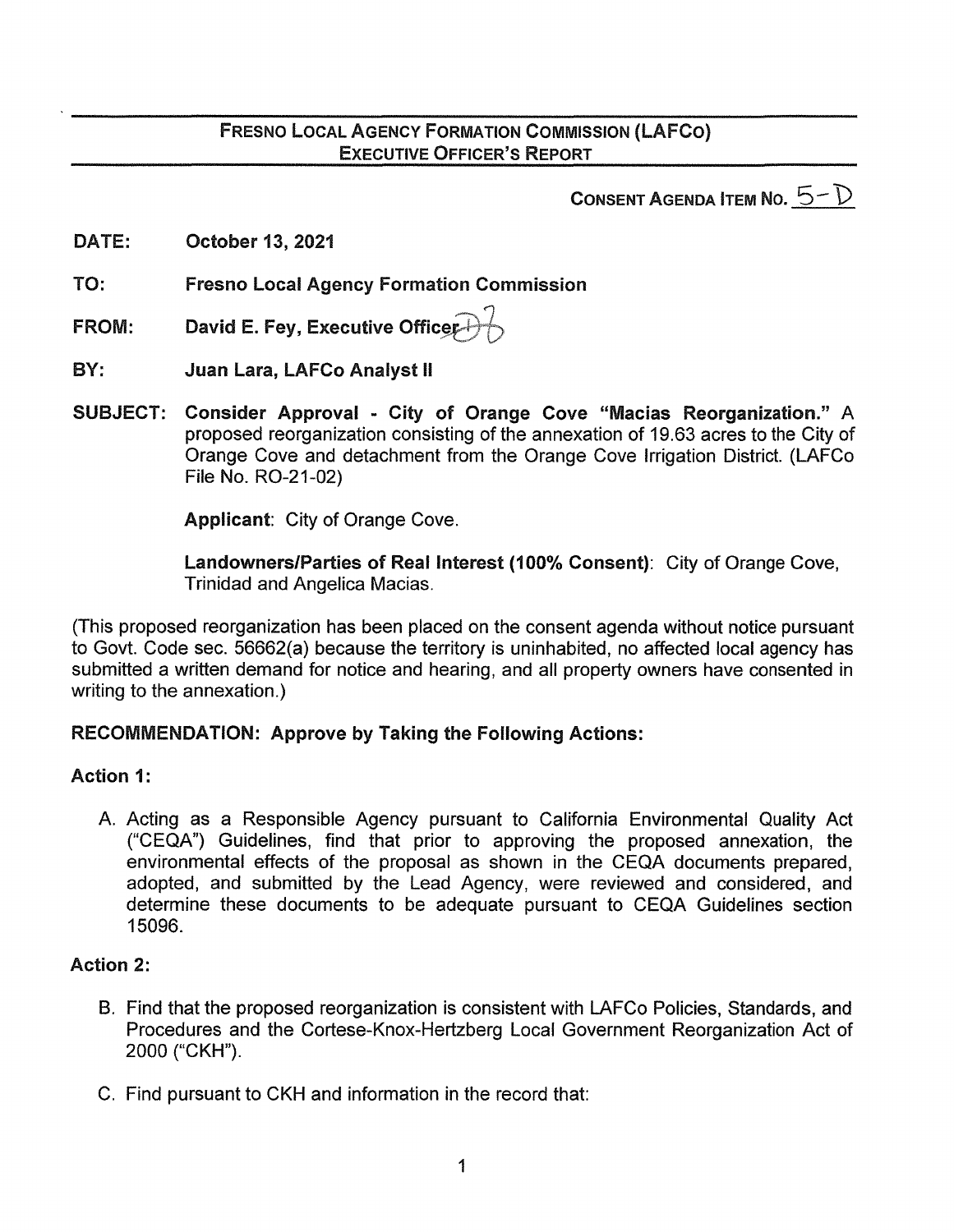- a. The territory is uninhabited; and
- b. All landowners and affected agencies have consented to the reorganization.
- D. Assign the distinctive short form designation "Macias Reorganization" and approve the annexation and detachments subject to the following conditions of approval:
	- a. Pursuant to Fresno LAFCo Policy 103-05, the Executive Officer shall record the approved application if all conditions have been satisfied and once, he or she has determined that the facts pertaining to the application during the time of recording are materially similar to those facts considered by the Commission when the application was approved. Facts, as used in the proceeding sentence, is defined to include, but is not limited to, whether or not the proposed project is materially similar to the project described in any application before the Commission.
	- b. Submittal of corrected legal description and map.
	- c. Ownership of land permitting, the annexation shall include the full-width right-ofway along Sumner Avenue.
	- d. Satisfactory verification that the City has accepted a final map application shall be submitted to the Executive Officer prior to completion (recordation) of the proposal.
- E. Waive further Conducting Authority Proceedings and order the reorganization subject to the requirements of CKH.

### Executive Summary

On September 23, 2020, the City of Orange Cove adopted Resolution No. CC 2020-44 requesting the Commission to begin proceedings for the "Macias Reorganization." A proposed reorganization consisting of the annexation of 19.63 acres to the City of Orange Cove and detachment from the Orange Cove Irrigation District.

Throughout the LAFCo application processing and comment period staff received a comment letter from the State Water Resources Control Board ("SWRB") stating concerns for the Orange Cove ageing surface water treatment plant infrastructure.

Staff worked with the City and SWRB to resolve issues and concerns. On September 23, 2021 the SWRB issued a letter stating that the SWRB does not oppose the Macias Reorganization but that any additional annexations will not be considered for approval until the new City of Orange Cove surface water treatment plants are constructed and operational.

### Proposal/Land Use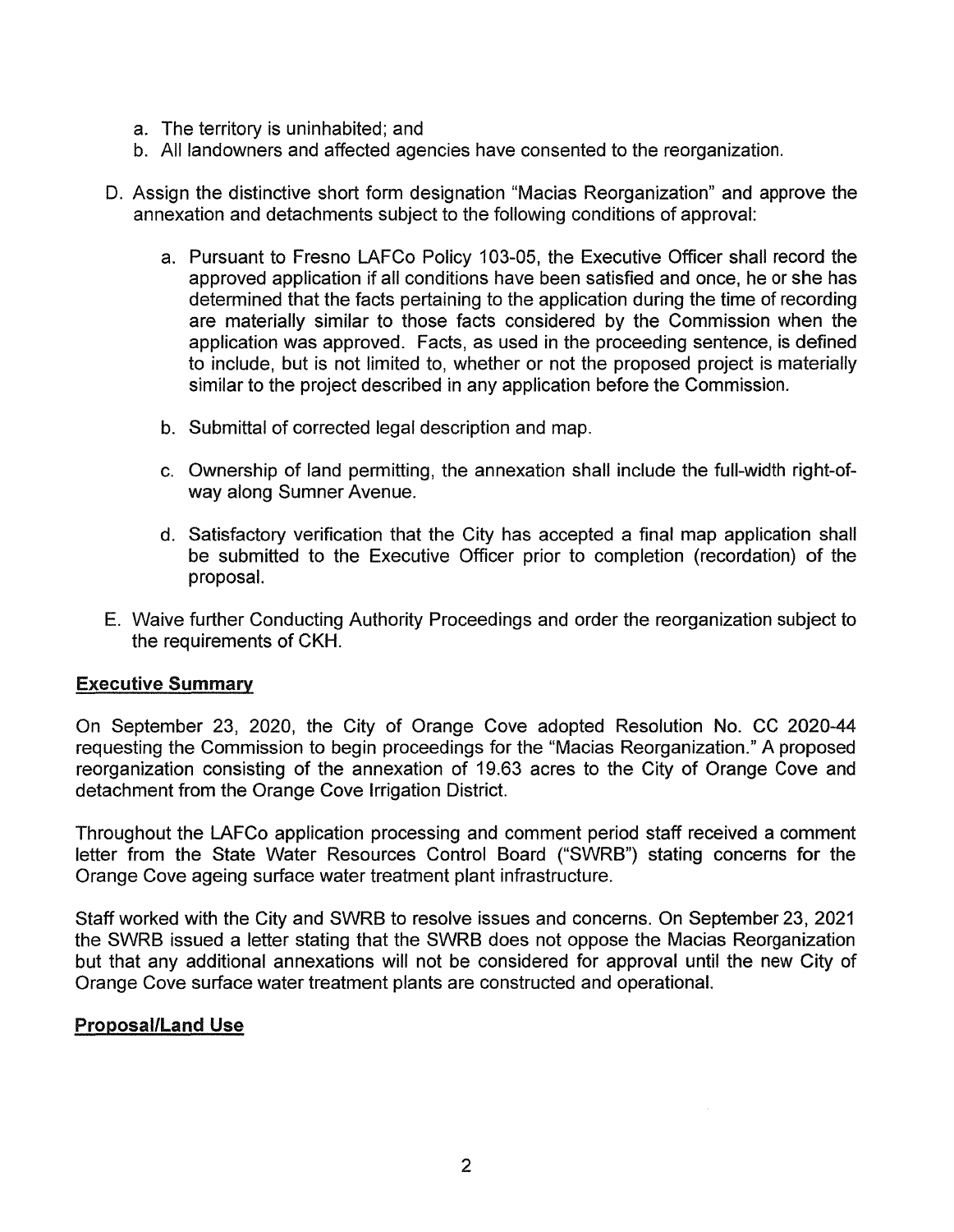- Information related to the proposal's affected territory, land use, proposed development, special districts, surrounding areas, and existing/proposed services can be found on Attachment A.
- The affected territory is within the Orange Cove sphere of influence (Attachment B) and is contiguous to the City of Orange Cove's city limits (Attachment C).
- The proposal is currently zoned AE-20 (Exclusive Agricultural) and has been prezoned to the City's R-1-6 (Single Family Residential), R-3 (Multi-Family), and C-2 (Community Shopping Center) zone districts by City Ordinance Amendment No. 2020-13.
- The proposal is uninhabited.
- The proposal is consistent with the Orange Cove General Plan Land Use Diagram.

### Consistency with LAFCo Policies, Standards, and Procedures

- The County has determined that the proposal is consistent with the Amended and Restated Memorandum of Understanding (Master Tax Sharing Agreement) and the Standards for Annexation between the City of Orange Cove and County of Fresno.
- City of Orange Cove is within the Orange Cove Fire Protection District service area and will continue receiving fire protection service from the District.
- The proposal is consistent with the CKH and LAFCo Policies, Standards, and Procedures, including, but not limited to, sections 100 and 200.
- All properties within the proposal have been prezoned to the Orange Cove R-1-6 (Single Family Residential}, R-3 (Multi-Family), and C-2 (Community Shopping Center) zone districts by pre-zone City Ordinance Amendment No. 2020-13.

### Relationship to Regional Housing Goals and Policies

The affected territory will be developed with 32 single-family lots, and 100 apartment units. The proposed project is consistent with the minimum residential density allowed within by the Orange Cove General Plan.

### Revenue & Taxation Code

Fresno County Administrative Officer has determined that proposed Macias Reorganization is consistent with the Amended and Restated Memorandum of Understanding (Master Tax Sharing Agreement) and the Standards for Annexation between the City of Orange Cove and County of Fresno. No further tax negotiations are necessary pursuant to Revenue and Taxation Code Section 99b.

### Sustainable Groundwater Management Act

California's Sustainable Groundwater Management Act ("SGMA") was signed into law by former Governor Edmund G. Brown Jr. on September 16, 2014. This three-part legislation requires local agencies to develop groundwater sustainability plans that are compatible with their regional economic and environmental needs. SGMA creates a framework for sustainable local groundwater management for the first time in California's history.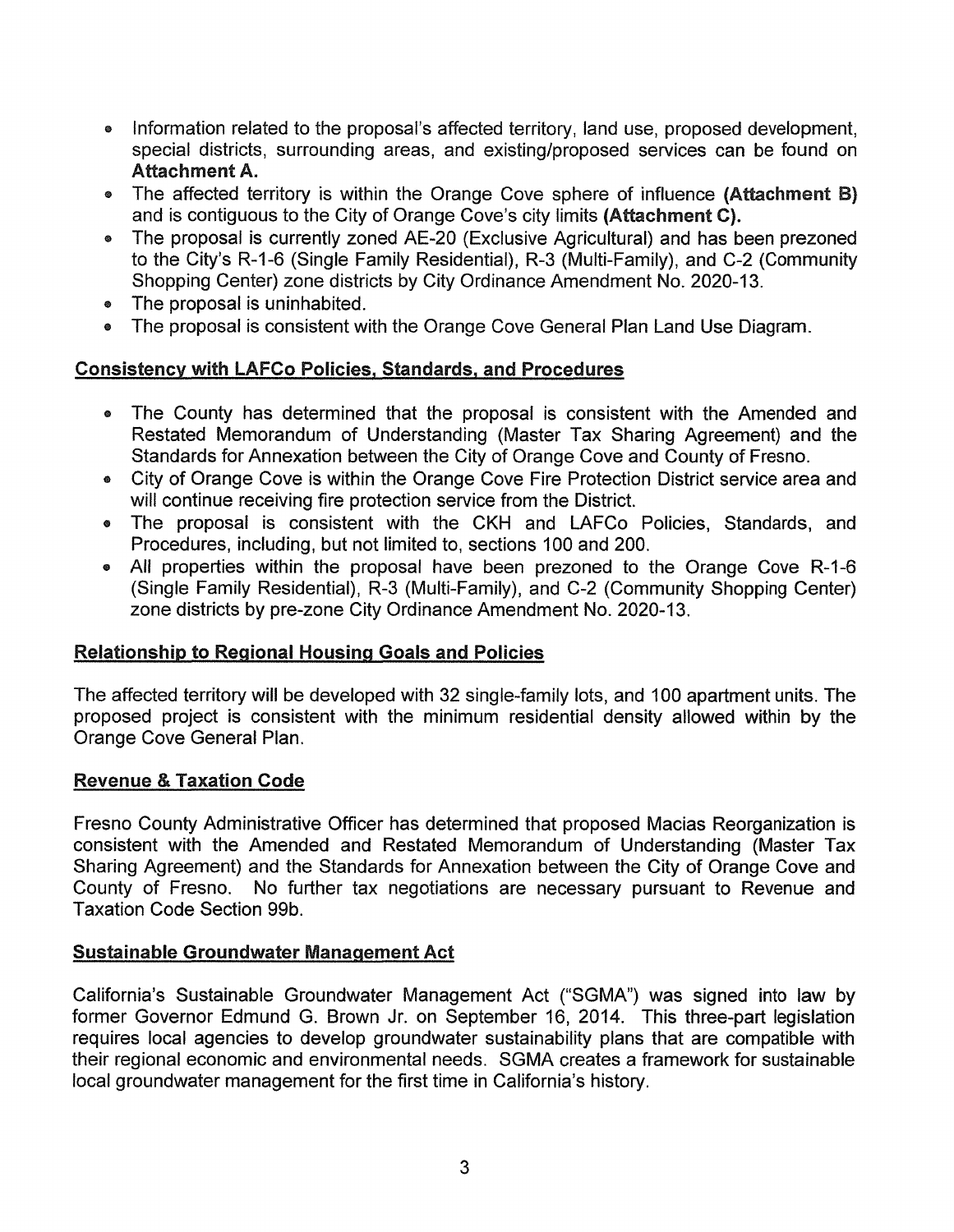SGMA requires that local agencies form Groundwater Sustainability Agencies ("GSAs") in local groundwater basins by June 2017 and requires the adoption of Groundwater Sustainability Plans ("GSPs") for groundwater basins deemed high priority by year 2020. The Kings River East GSA represents the City of Orange Cove and has a Groundwater Sustainability Plan in place.

### Environmental Determination

The City of Orange Cove, acting as the "Lead Agency" under CEQA, adopted a Negative Declaration for the Macias reorganization filed with the Fresno County Clerk office on November 13, 2020 Document No. E202010000391 consistent with the requirements of CEQA.

As a "Responsible Agency," the Commission is required to review and consider the City's environmental documents prior to taking its action. If the Commission determines that these documents are adequate, pursuant to CEQA, it may make the required findings provided under "Recommendations" above.

# Costs and Other Changes Affecting Residents or Landowners

After development new lot buyers will pay the City of Orange Cove's Community Facility District fees.

### Agencies and Individuals Submitting Comments

- Jean Rousseau, County Administrative Officer
- Chufeng Vang, IT Analyst, Fresno County Elections Department
- Karen Coletti, Executive Secretary, Fresno County Public Library
- Sal Landeros, Cadastral Tech Ill, Fresno County Assessor's Office
- Jose Robledo, Engineer, State Water Resources Control Board
- Fergus Morrissey, Engineer-Manager-Secretary, Orange Cove Irrigation District

# Territory Boundaries

The boundaries of the proposed annexation are definite and certain, and the County Assessor has determined that the map and legal description are not adequate to file with the State Board of Equalization.

Staff recommends that the Commission consider a condition of approval that a satisfactory map and legal description prior to the execution of a certificate of completion.

### Registered Voter Data

The County of Fresno Elections Office reported that there were zero registered voters in the affected territory.